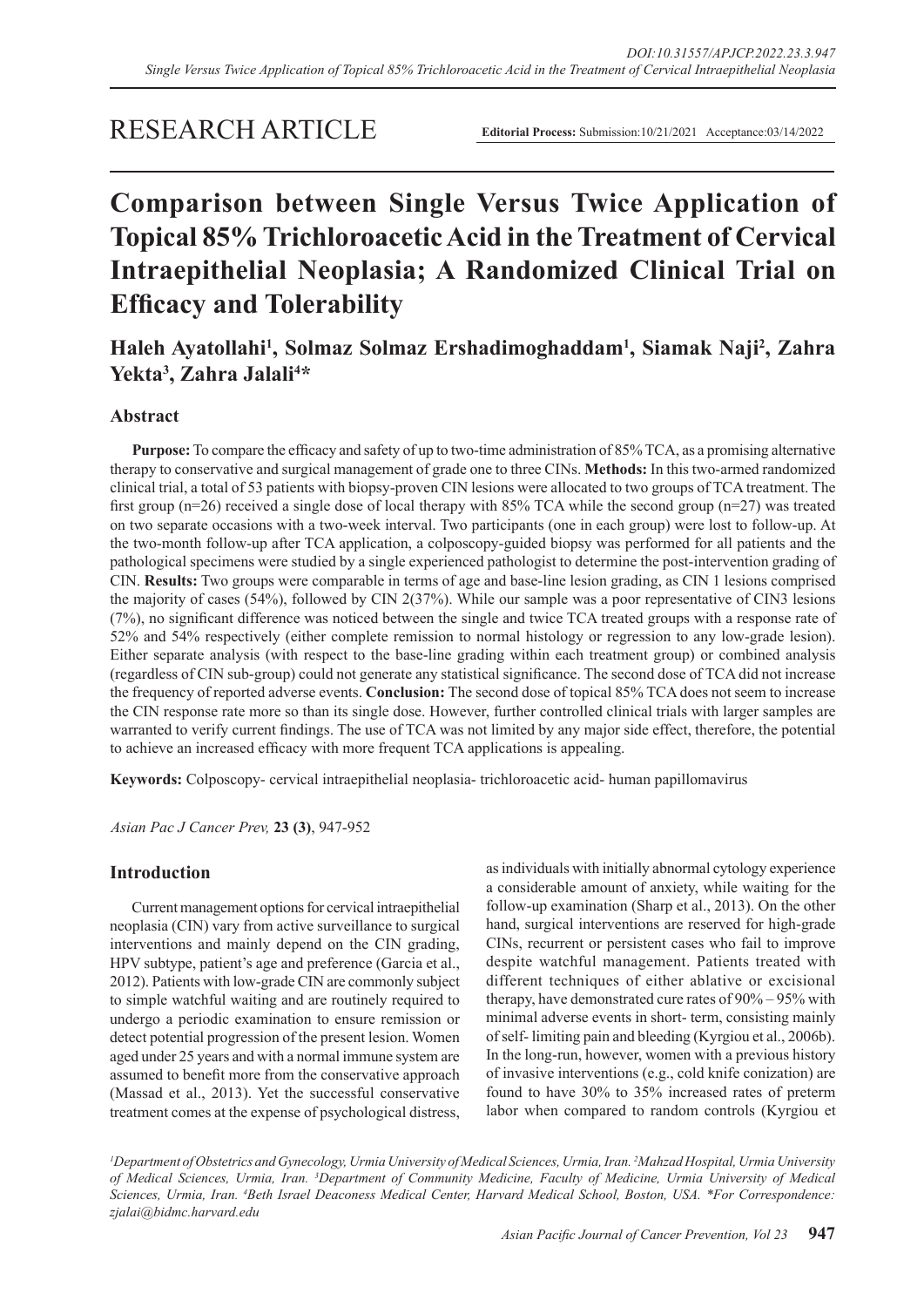al., 2006a; Arbyn et al., 2008; Kyrgiou et al., 2016). In an attempt to avoid such undesired events, various methods have been proposed as potential alternative treatments for CIN. Given the well-established role of HPV in the pathogenesis of CIN, agents with promising effects on the eradication of mucocutaneous warts have been at the center of attention in many studies. Among them, trichloroacetic acid (TCA) is a caustic chemical frequently used in the cosmetic industry for its keratolytic characteristics as it causes coagulative necrosis and protein precipitation in the epidermis and upper reticular dermis. The lack of systemic absorption of TCA after topical application, no risk of systemic side effects, safety during pregnancy, tolerability and affordable price has made it a good candidate for the treatment of CIN (MALVIYA et al., 1987; BOOTHBY et al., 1990; Demars et al., 1992; Zhu et al., 1992; Pezeshkpoor et al., 2012; Jayaprasad et al., 2016). Patients may experience minimal side effects such as pain, spotting, and increased vaginal discharge but these complications resolve shortly after application (Zhu et al., 1992; Geisler et al., 2016). Previous studies have proved TCA to be effective in the treatment of anogenital pre-cancerous lesions where it was found to have an added value in the treatment of immunocompromised patients with anal intraepithelial neoplasia (AIN) and vaginal intraepithelial neoplasia (VAIN) who cannot tolerate any invasive intervention (Lin et al., 2005; Singh et al., 2009). Topical TCA has not been confirmed as a standard treatment for CIN and very little evidence is available regarding its efficacy, optimal dosage and frequency of application. Herein we compare the treatment outcomes of CIN patients treated with single-time topical application of 85% TCA to those who received the same preparation on two separate occasions with a two-week interval.

# **Materials and Methods**

#### *Methods and Patients*

All women with biopsy-verified CIN grade 1, 2, and 3 lesions who presented to the Motahari Gynecological Oncology center, the first affiliated clinic of Urmia University of Medical Sciences, from January 2017 to January 2018 entered this randomized trial. Individuals with abnormal cytology reports of Low grade squamous intraepithelial lesion (LISL) or High-grade squamous intraepithelial lesion (HISL) and unsatisfactory colposcopic impressions were excluded from the study. Informed consent was granted by all participants after a full explanation of the purpose, study protocol, mandatory length of the follow-up period and possible consequences. We ensured that every partaker is particularly informed that conization is the ultimate standard treatment for CIN 2 and 3 (Martin-Hirsch et al., 2013). A total of 53 patients met the inclusion criteria and randomized into two groups of treatment with single versus twice dose of TCA. All patients underwent the first visit which comprised colposcopic examination with acetic acid and subsequent application of 85% TCA using an acid-soaked cotton swab and wooden end of the swab for ectocervixtransformation zone and endocervical canal, respectively. Protein denaturation and precipitation were confirmed by

visual observation of the color change to white. The first group was advised against engaging in sexual intercourse for 2 weeks and using bathing tubs for 4 weeks. They were required to return at 8 weeks for the reexamination and the repeat colposcopy-directed biopsy. On the other hand, the second group was reexamined after 2 weeks following the initial visit and received the second dose of topical TCA in the same manner as the first dose. Similar cautionary suggestions were made and they were asked to return for the colposcopy-guided biopsy at 8 weeks after administration of the second dose of TCA. For the cases with invisible original lesion upon the post-intervention colposcopy at the 8-weeks follow-up, blind biopsies were collected from the four quadrants of the cervix. Patients were also asked if they had experienced any adverse events including but not limited to pain, symptoms of pelvic inflammatory disease (PID), spotting, post-coital bleeding and excess vaginal discharge. In order to reduce the potential for bias, the initial intervention and follow-up examinations were all performed by the same gynecologist and the sections were reviewed by a single pathologist who were both blinded to other data. As treatment with neither the single nor double dose of TCA constitutes the standard of care for CIN, three months after the end of the study all patients were reexamined and the optimal therapeutic approach was planned according to the latest standard guidelines.

A Sample size of 24 patients in each group was needed to detect a response rate of 40% and to satisfy the statistical requirements ( $\alpha$ =0.05, power=0.8). Allowing for a dropout rate of 10%, the sample size was increased to 53. A per protocol analysis was carried out and two groups were compared in terms of the rate of complete remission (from any CIN to normal histology), regression (from higher grade to lower grade CIN) and adverse effects using Chi-square test or Fisher's exact test, when indicated, and two-sided p-value  $0<0.05$  was considered significant.

# **Results**

A total of 53 patients with biopsy-confirmed CIN lesion grading from 1 to 3 were enrolled in the current randomized trial. They were randomly allocated to one of the two intervention groups; either single-time or two-time treatment with 85% TCA (n=26 and 27, respectively). However, two patients with CIN 1 lesion were lost to follow-up (one from each of the parallel groups) and the study was concluded with 51 participants at the 8-week. Twenty-five individuals from group 1 and 26 from group 2 were included in the final analysis as depicted in the study flowchart (Figure 1).

The mean age calculated across all of 51 participants equals 33.64 (SD8.4) years. Mean age of the group 1 who were treated with a single dose of TCA and group 2 who received two application of the same preparation on two occasions with a two-week interval was 34.32(SD 10.76) and 33(SD 6.2), respectively. Background and pathologic characteristics of patients are demonstrated in Table 1. At the baseline, two groups of intervention did not differ from one another in terms of age (p-value=0.431), the frequency distribution of lesion grading (p-value=0.243)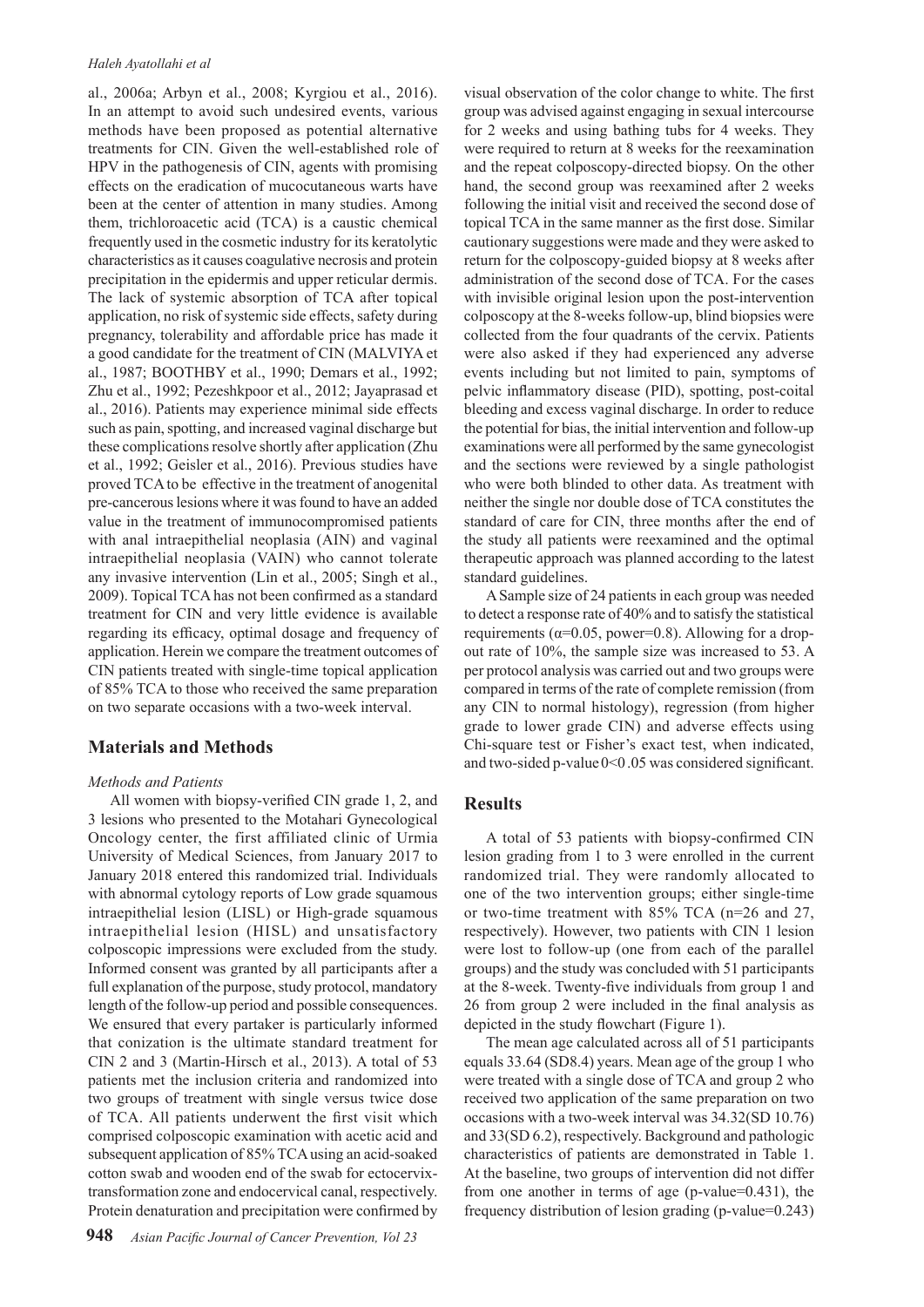*Single Versus Twice Application of Topical 85% Trichloroacetic Acid in the Treatment of Cervical Intraepithelial Neoplasia*



Figure 1. Study Flow-Chart; Patient Enrollment and Allocation is Summarized

and histology (p-value=0.915). In both groups, grade 1 CIN comprised the majority of cases at the initial evaluation (52% in group1; 57.7% in group 2), followed by CIN 2 (40% in group1; 34.61% in group2) and CIN 3 (8% in group1; 7.6% in group2), respectively.

While over the half of patients in both groups denied

any uncomfortable experience attributable to the TCA, pain (12%) and excess vaginal discharge (23%) were the most common adverse events complained by the participants of groups one and two, respectively.

Chi-square test was performed to compare the proportions of final treatment outcomes and adverse events

Table 1. Base- Line and Follow-up Characteristics of Analyzed Patients

| Variable                                          |              | Group1                      | Group2                      | p-value |  |  |  |
|---------------------------------------------------|--------------|-----------------------------|-----------------------------|---------|--|--|--|
|                                                   | All Patients | (Single application of TCA) | (Double application of TCA) |         |  |  |  |
| Participants, n                                   | 51           | 25                          | 26                          |         |  |  |  |
| Age, mean(SD)                                     | 33.64(8.4)   | 34.32 (10.76)               | 33(6.2)                     | 0.431   |  |  |  |
| Baseline Lesion grading, n (percentage of column) |              |                             |                             |         |  |  |  |
| Low grade                                         | 42 (82.35)   | 19(76)                      | 23 (88.46)                  | 0.243   |  |  |  |
| High grade                                        | 9(17.64)     | 6(24)                       | 3(11.53)                    |         |  |  |  |
| Baseline Histopathology, n (percentage of column) |              |                             |                             |         |  |  |  |
| CIN1                                              | 28 (54.9)    | 13(52)                      | 15 (57.69)                  | 0.915   |  |  |  |
| CIN <sub>2</sub>                                  | 19 (37.25)   | 10(40)                      | 9(34.61)                    |         |  |  |  |
| CIN3                                              | 4(7.84)      | 2(8)                        | 2(7.69)                     |         |  |  |  |
| Treatment outcome, n (percentage of column)       |              |                             |                             |         |  |  |  |
| Remission                                         | 17(33.33)    | 7(28)                       | 10(38.46)                   | 0.761   |  |  |  |
| Regression                                        | 10(19.6)     | 6(24)                       | 4(15.38)                    |         |  |  |  |
| Unchanged                                         | 19(37.25)    | 10(40)                      | 9(34.61)                    |         |  |  |  |
| Progression                                       | 5(9.8)       | 2(8)                        | 3(11.53)                    |         |  |  |  |
| Adverse events, n (percentage of column)          |              |                             |                             |         |  |  |  |
| None                                              | 31 (60.78)   | 18(72)                      | 13(50)                      | 0.371   |  |  |  |
| Pain                                              | 7(13.72)     | 3(12)                       | 4(15.38)                    |         |  |  |  |
| Spotting                                          | 5(9.8)       | 2(8)                        | 3(11.53)                    |         |  |  |  |
| Vaginal discharge                                 | 8(15.68)     | 2(8)                        | 6(23.07)                    |         |  |  |  |

*Asian Pacific Journal of Cancer Prevention, Vol 23* **949**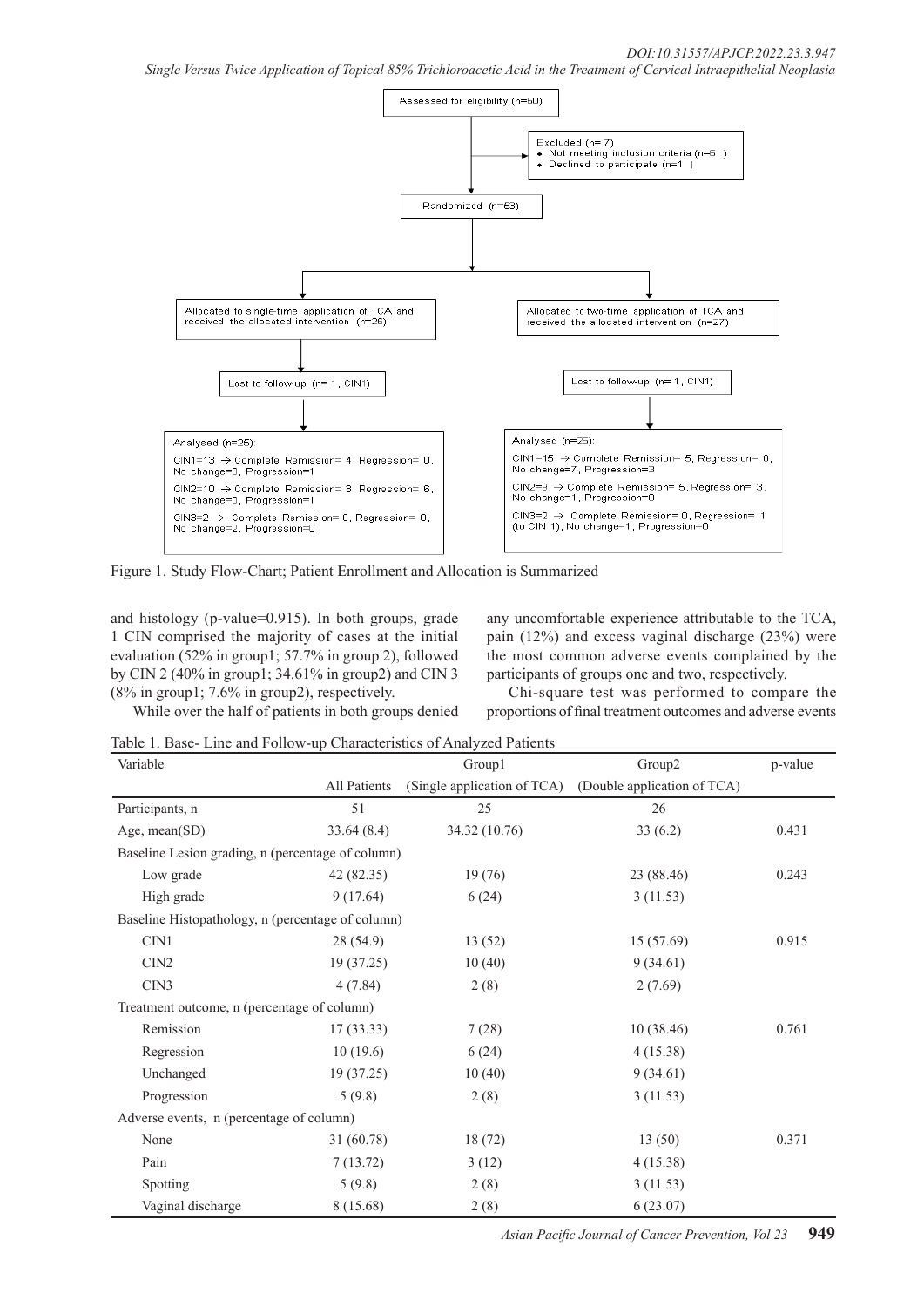|                           |             |                | Response to Treatment |            |           |                  |         |
|---------------------------|-------------|----------------|-----------------------|------------|-----------|------------------|---------|
| <b>Baseline Pathology</b> |             | N              | Remission             | Regression | Unchanged | Progression      | p-value |
| Low grade, n              | Total       | 42             | 14(33.33)             | 9(21.43)   | 16(38.1)  | 3(7.14)          |         |
| (percentage of row)       | $1st$ group | 19             | 4(21)                 | 6(31.57)   | 8(42.1)   | 1(5.26)          | 0.313   |
|                           | $2nd$ group | 23             | 10(43.5)              | 3(13)      | 8(34.8)   | 2(8.7)           |         |
| High grade, n             | Total       | 9              | 3(33.3)               | 1(11.1)    | 3(33.3)   | 2(22.2)          |         |
| (percentage of row)       | $1st$ group | 6              | 3(50)                 | $\theta$   | 2(33.3)   | 1(16.6)          | 0.829   |
|                           | $2nd$ group | 3              | $\theta$              | 1(33.3)    | 1(33.3)   | 1(33.3)          |         |
| CIN1, n                   | Total       | 28             | 9(32)                 | N/A        | 15(54)    | 4(14)            |         |
| (percentage of row)       | $1st$ group | 13             | 4(31)                 | N/A        | 8(61)     | 1(8)             | 0.594   |
|                           | $2nd$ group | 15             | 5(33)                 | N/A        | 7(47)     | 3(20)            |         |
| CIN2, n                   | Total       | 19             | 8(43)                 | 9(47)      | 1(5)      | 1(5)             |         |
| (percentage of row)       | $1st$ group | 10             | 3(30)                 | 6(60)      | $\theta$  | 1(10)            | 0.483   |
|                           | $2nd$ group | 9              | 5(56)                 | 3(33)      | 1(11)     | $\boldsymbol{0}$ |         |
| $CIN3$ , n                | Total       | $\overline{4}$ | $\theta$              | 1(25)      | 3(75)     | $\theta$         |         |
| (percentage of row)       | $1st$ group | $\overline{2}$ | $\boldsymbol{0}$      | $\theta$   | 2(100)    | $\theta$         | > 9     |
|                           | $2nd$ group | 2              | $\boldsymbol{0}$      | 1(50)      | 1(50)     | $\boldsymbol{0}$ |         |

Table 2. Response Rate to the Single vs. Double TCA Application; Treatment Groups are Categorized Based on Their Base-Line CIN Grading

between the two groups which yielded differences with no statistical significance. Although group 2 showed a larger fraction of remission (38.46%) when compared to group 1 with the remission rate of 28%, the observed dominance did not bear any statistical relevance. The combined rate of remission and regression for the two groups were approximately the same i.e. 52% for group1 and 53.84 % for group 2. According to our findings, lesions in group 1 were not more likely than their counterparts to remit or regress at the follow-up biopsy in any statistically meaningful manner (p-value=0.761). Even the analysis of three subgroups alone (i.e. CIN 1, CIN 2 and CIN 3), failed to show any appreciable association between the two groups of intervention and rates of each outcome (remission, regression, progression and unchanged pathology) (CIN 1; p-value=0.594, CIN 2; p-value=0.483, CIN3; p-value>0.999) (Table 2).

Likewise, the proportion of subjects who reported adverse effects did not differ by the times (single or twice) of TCA administration (p-value=0.371). In both groups, there was no mention of severe complications and all of the adverse events were of self-limiting nature. Out of seven patients in group one who suffered from side effects, 4 patients were found to have remission or regression in CIN and the remaining 3 patients had no change in grading. While the side effects of group 1 was exclusively reported within one week of the TCA application, in the case of group 2, they were experienced mainly after the second dose of TCA.

# **Discussion**

Our findings showed that regardless of the baseline CIN grading, repeated treatment with topical 85% TCA was not associated with improved short-term outcome, increased severity of side effects or emergence of any serious complication. If the 51 cases are considered as a whole, only 53% of lesions did either remit or regress, while 37.3% of them remained unchanged and in 9.7% of cases a progression in grading occurred.

These findings were not much accordant with the results of the study conducted by Geisler et al., (2016). In their retrospective case series of 241 women with different CIN grading, who had received a single dose of topical 85% TCA as the first-line therapy, TCA was found to be effective for CIN remission and regression.

As of patients' baseline features, about 45% of Geisler et al., (2016) study group had a CIN3 lesion and only 17.9% were representative of CIN1 grading, in stark contrast to our sample where CIN1 lesions comprised the bulk of values (54.9) and only 7.8% of cases were CIN3. Even though they detected markedly high rates of remission or regression in CIN grading, the highest of them being 92.8% (95% CI 81.9–97.3) which corresponds to the rate of regression from grade 2 to 1, the CIN1 patients have exhibited the lowest remission rate (75 %; 95% CI 56.6% –88.5%) in their study. The lower limit of 95% confidence interval for remission rate of this group (56.6%) approximates to the efficacy rate of 53% recorded in our study.

The rationale behind conservative management is that, in the presence of a healthy immune system, low grade cervical precancerous lesions may remit on their own, however, it is an unlikely scenario for patients with high grade lesions. Yet in the only single study demonstrating the efficacy of TCA in treatment of CIN (Geisler et al., 2016), 74% of study subjects had high-grade lesions (vs. 18% of high-grade lesions in our study). The response rate of low-grade lesions (82.3%) was not much different from the high-grade lesions (80.3%) and it was solidly concluded that the observed effect of TCA could not be attributed to the chance. However, the role of spontaneous remission was not sufficiently addressed as a potential contributor to the observed outcomes. Though it is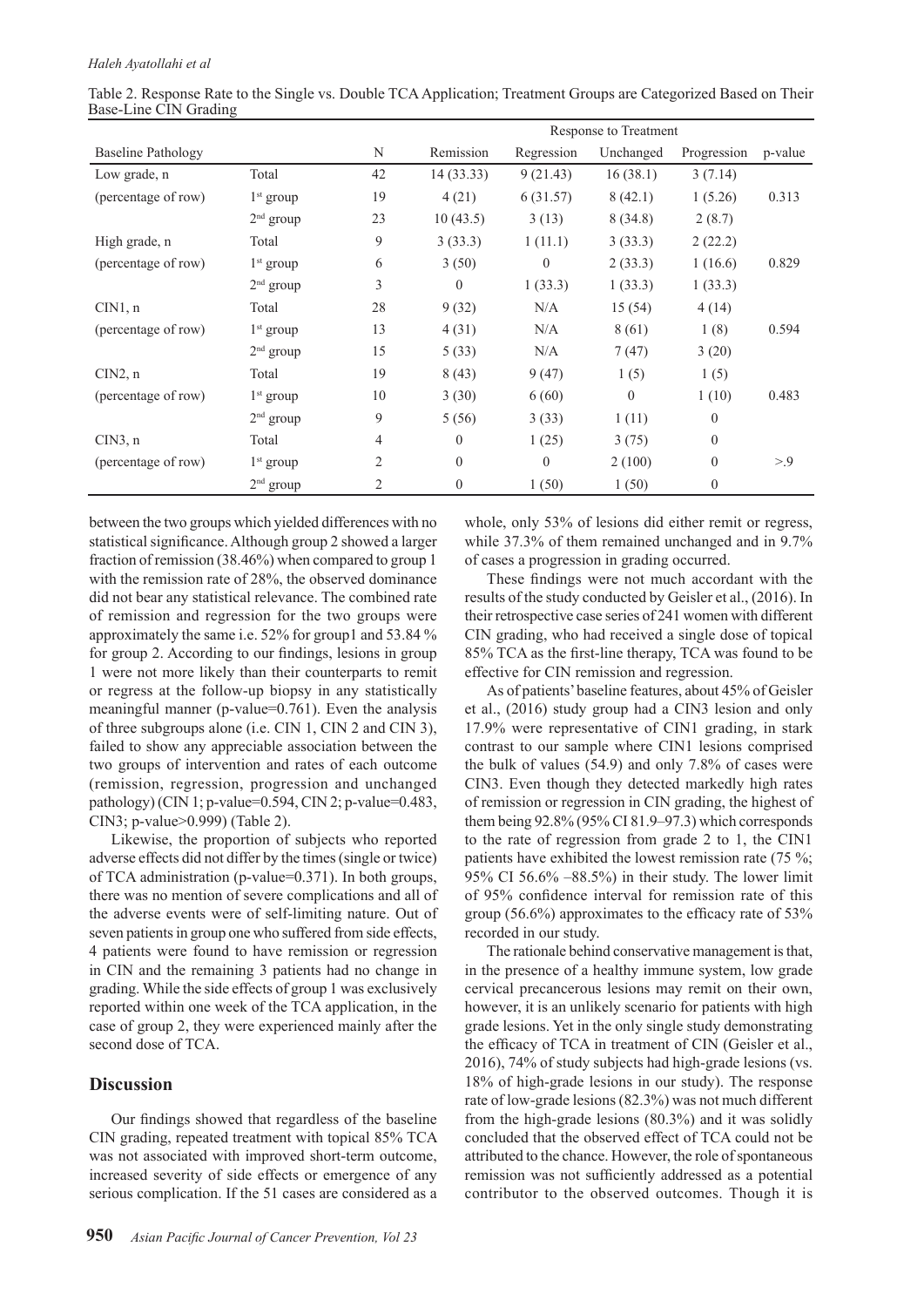#### *Single Versus Twice Application of Topical 85% Trichloroacetic Acid in the Treatment of Cervical Intraepithelial Neoplasia*

possible that unknown confounders and small sample size might be responsible for the difference in response rates between our and Geisler's study.

The study of Geisler et al. was comprehensive in its investigation of the rates of HR-HPV clearance following TCA therapy, which was revealed to be independent of the HPV type. Current study is consistent with their study in terms of the encountered side effects which were solely limited to minor uncomfortable experiences.

In a randomized trial of 262 women with CIN 1 and 2, the efficacy of a novel treatment (hexaminolevulinate photodynamic therapy) was assessed and response rates between two gradings were divergent. While among the CIN1 patients, the treatment results were comparable to those from the placebo group, in CIN2 patients, the same intervention was found to be statistically superior to placebo (Hillemanns et al., 2015).

In a retrospective cohort of 207 women with low-grade cervical dysplasia, local TCA therapy was significantly effective with 78% of regression rate while spontaneous regression was estimated to be  $48\%$  (p-value < 0.05) (Demars et al., 1992).

In a retrospective study on 54 men with AIN who were treated with topical 85% TCA, a remission rate of 32% and a regression rate of 29% was found among. These response rates rose high to 71%-73% by taking a per- lesion approach instead of a per-patient one (Singh et al., 2009).

Lin et al., (2005) have shown the 50% TCA to be effective in post-hysterectomy management of 28 patients with various grading of VAIN with a remission rate of 71.4%. Grade 1 VAIN patients were more likely to remit (100%) than their VAIN 2 and 3 counterparts (53%) (p-value=0.009). Congruent with other studies, the reported adverse events were negligible in terms of frequency and severity.

Cranston et al., (2014) has found 72 HIV positive individuals with internal high-grade anal intraepithelial neoplasia (AIN) to benefit from up to four applications of 80% TCA (response rate of 78.6%). They also reported a recurrence rate of 20.8% during the follow-up period (Cranston et al., 2014).

Inferences from our study are limited for its small sample size, particularly due to the very small number of CIN3 lesions, and the fact that data regarding HPV DNA typing was not collected.

## **Author Contribution Statement**

HA: Conceptual design, methodology, and supervision. SEM: Data collection, data analysis, manuscript draft, SN: Conceptual design and supervision, ZY: Data interpretation and scientific revision, ZJ: Data curation and write-up. All authors reviewed the manuscript and contributed intellectually. The final manuscript was approved by all authors.

# **Acknowledgments**

*Funding Declaration*

This study was funded by Urmia University of Medical

Sciences. It is derived from the second author thesis for completion of her OB/GYN specialty training.

#### *Ethics approval and consent to participate*

This study was approved by the Research Ethics committee of Urmia University of Medical Sciences under the codeIR.UMSU.REC.1397.366.

#### *Study registration*

Registration of current trial protocol under the scientific name of "The Comparison Study of the Effect of One Dose and Two Doses of Trichloroacetic Acid 85% In Cervical Intraepithelial Neoplasia Treatment" has been approved in Iranian Registry of Clinical Trials at under registration reference code of IRCT20171128037651N1.

#### *Availability of data and materials*

The datasets generated and/or analysed during the current study are not publicly available but are available from the corresponding author upon reasonable request.

#### *Competing interests*

Authors declare no conflict of interests.

## **References**

- Arbyn M, Kyrgiou M, Simoens C, et al (2008). Perinatal mortality and other severe adverse pregnancy outcomes associated with treatment of cervical intraepithelial neoplasia: meta-analysis. *BMJ*, **337**, a1284.
- Boothby RA, Carlson JA, Rubin M, et al (1990). Single application treatment of human papillomavirus infection of the cervix and vagina with trichloroacetic acid: a randomized trial. *Obstet Gynecol*, **76**, 278-80.
- Cranston RD, Baker JR, Liu Y, et al (2014). Topical application of trichloroacetic acid is efficacious for the treatment of internal anal high-grade squamous intraepithelial lesions in HIV-positive men. *Sex Transm Dis*, **41**, 420-6.
- Demars L, Valea F, Fowler W, et al (1992). Trichloroacetic acid as first line treatment in HPV-associated low-grade dysplasia. *Gynecol Oncol*, **45**, 85.
- Garcia F, Hatch K, Berek J (2012). Intraepithelial disease of the cervix, vagina, and vulva. Berek & Novak's gynecology. 15th ed. Philadelphia (PA): Lippincott Williams & Wilkins, pp 592-604.
- Geisler S, Speiser S, Speiser L, et al (2016). Short-term efficacy of trichloroacetic acid in the treatment of cervical intraepithelial neoplasia. *Obstet Gynecol*, **127**, 353-9.
- Hillemanns P, Garcia F, Petry KU, et al (2015). A randomized study of hexaminolevulinate photodynamic therapy in patients with cervical intraepithelial neoplasia 1/2. *Am J Obstet Gynecol*, **212**, 465.e1-7.
- Jayaprasad S, Subramaniyan R, Devgan S (2016). Comparative evaluation of topical 10% potassium hydroxide and 30% trichloroacetic acid in the treatment of plane warts. *Indian J Dermatol*, **61**, 634-9.
- Kyrgiou M, Athanasiou A, Paraskevaidi M, et al (2016). Adverse obstetric outcomes after local treatment for cervical preinvasive and early invasive disease according to cone depth: systematic review and meta-analysis. *BMJ*, **354**, i3633.
- Kyrgiou M, Koliopoulos G, Martin-Hirsch P, et al (2006a). Obstetric outcomes after conservative treatment for intraepithelial or early invasive cervical lesions: systematic review and meta-analysis. *Lancet*, **367**, 489-98.